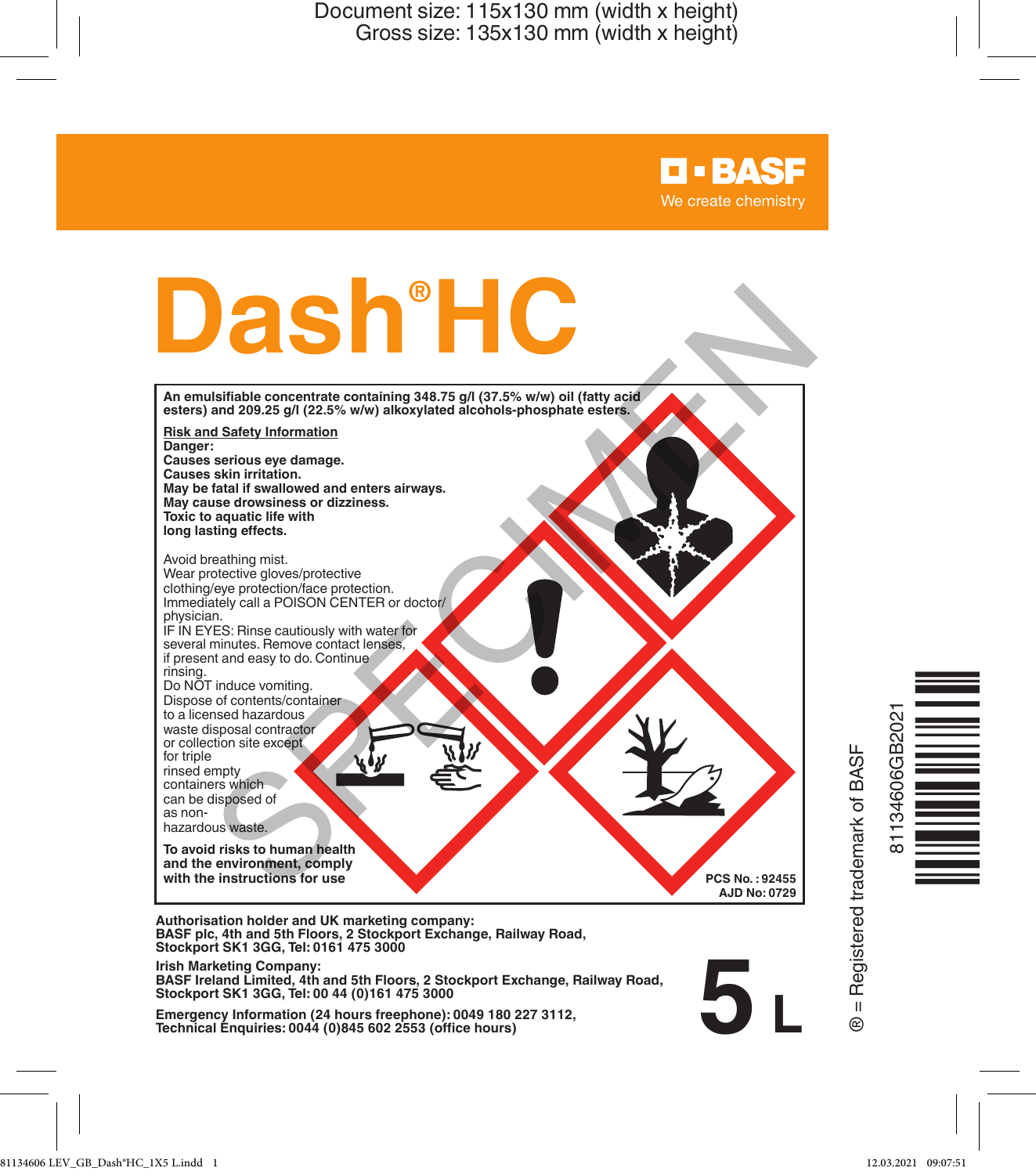**A non-ionic wetting agent to be used with approved pesticides on oilseed rape applied to enhance effectiveness of plant protection products.**

**An emulsifiable concentrate containing 348.75 g/l (37.5% w/w) oil (fatty acid esters) and 209.25 g/l (22.5% w/w) alkoxylated alcohols-phosphate esters.**

**The (COSHH) Control of Substances Hazardous to Health Regulations may apply to the use of this product at work (UK only)**

### **SAFETY PRECAUTIONS**

### **Operator protection**

Engineering control of operator exposure must be used where reasonably practicable in addition to the following personal protective equipment:

### **Environmental protection**

### **Storage and disposal**

# **IMPORTANT INFORMATION**

| Crop                                                                                                                                                                                                                                                                                                                                                                                                                                                                    |                   | concentration (% of | treatments                              | application |
|-------------------------------------------------------------------------------------------------------------------------------------------------------------------------------------------------------------------------------------------------------------------------------------------------------------------------------------------------------------------------------------------------------------------------------------------------------------------------|-------------------|---------------------|-----------------------------------------|-------------|
|                                                                                                                                                                                                                                                                                                                                                                                                                                                                         | <b>Pesticides</b> | Maximum spray       | Maximum number of <i>Latest time of</i> |             |
| FOR USE ONLY AS A PROFESSIONAL ADJUVANT, as directed below:                                                                                                                                                                                                                                                                                                                                                                                                             |                   |                     |                                         |             |
| <b>IMPORTANT INFORMATION</b>                                                                                                                                                                                                                                                                                                                                                                                                                                            |                   |                     |                                         |             |
| This product is approved under S.I. No. 159 of 2012 - Ireland only.                                                                                                                                                                                                                                                                                                                                                                                                     |                   |                     |                                         |             |
| This label is compliant with the CPA Voluntary Initiative Guidance (UK only)<br><b>Voluntary</b><br><b>Initiative</b><br>This product is approved under the Plant Protection Products Regulations 2011 - UK only                                                                                                                                                                                                                                                        |                   |                     |                                         |             |
| For professional use only<br>The                                                                                                                                                                                                                                                                                                                                                                                                                                        |                   |                     |                                         |             |
| Storage and disposal<br>KEEP AWAY FROM FOOD, DRINK AND ANIMAL FEEDING STUFFS.<br>KEEP OUT OF REACH OF CHILDREN.<br>On emptying the product container, RINSE CONTAINER THOROUGHLY by using an integrated pressure<br>rinsing device or manually rinsing three times. Add washings to sprayer at time of filling and dispose of<br>container safely.                                                                                                                      |                   |                     |                                         |             |
| <b>Environmental protection</b><br>Do not contaminate water with the product or its container (Do not clean application equipment near surface<br>water / Avoid contamination via drains from farmyards and roads).                                                                                                                                                                                                                                                     |                   |                     |                                         |             |
| IN CASE OF CONTACT WITH EYES, RINSE IMMEDIATELY WITH PLENTY OF WATER AND SEEK<br>MEDICAL ADVICE.<br>IF SWALLOWED, do not induce vomiting: seek medical advice immediately and show this container or label.                                                                                                                                                                                                                                                             |                   |                     |                                         |             |
| Linging on the control of operator exposure must be used where reasonably practicable in addition to the<br>following personal protective equipment:<br>WEAR SUITABLE PROTECTIVE CLOTHING. GLOVES AND EYE/FACE PROTECTION.<br>However, engineering controls may replace personal protective equipment if a COSHH assessment shows<br>that they provide an equal or higher standard of protection.<br>WHEN USING DO NOT EAT. DRINK OR SMOKE.<br>AVOID CONTACT WITH SKIN. |                   |                     |                                         |             |

### **READ THE LABEL BEFORE USE. USING THIS PRODUCT IN A MANNER THAT IS INCONSISTENT WITH THE LABEL MAY BE AN OFFENCE. FOLLOW THE CODE OF PRACTICE FOR USING PLANT PROTECTION PRODUCTS.**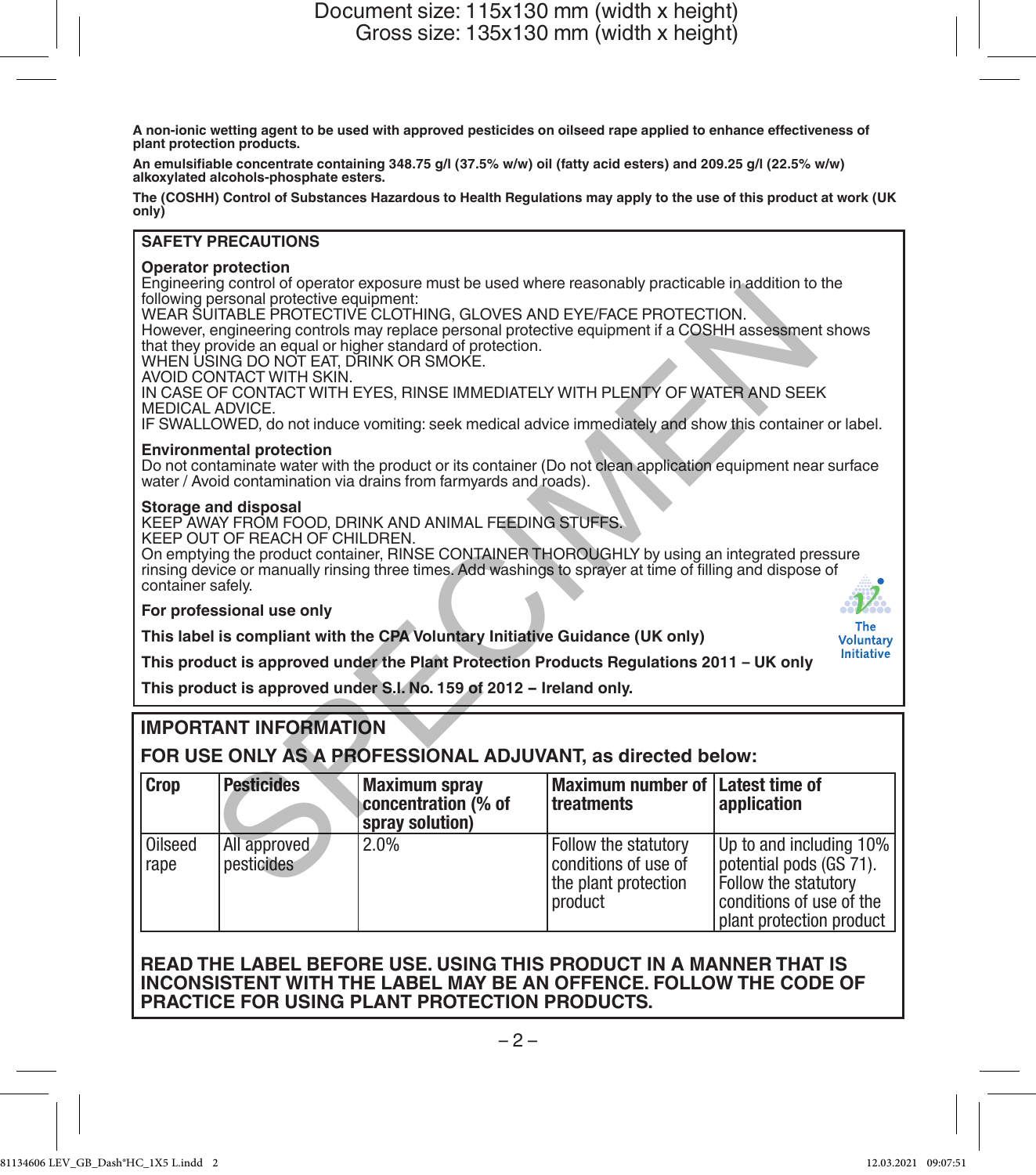# **DIRECTIONS FOR USE**

IMPORTANT: This information is approved as part of the product label. All instructions within this section must be read carefully in order to obtain safe and successful use of this product.

Weed control is not obtained by using Dash HC alone. When using Dash HC with an approved herbicide the conditions of use of the pesticide must be followed.

### **Rate of application**

Use a maximum concentration of 2.0% DASH HC in the spray solution with any authorised plant protection product and up to and including 10% potential pods (GS 71) in oilseed rape. Dash HC may be tank-mixed with all approved pesticides.

### **Mixing and Application**

### **Mixing**

Fill the spray tank three quarters full with clean water and start the agitation. Add the required quantity of Approved pesticide and then Dash HC. Add the remainder of the water to the spray tank and continue agitation until spraying is completed.

On emptying the product container, rinse container thoroughly by using an integrated pressure rinsing device or manually rinsing three times. Add washings to sprayer at time of filling and dispose of container safely.

### **Application**

Spray quality is determined by the partner herbicide.

### **The following does not form part of the product label under the Plant Protection Products Regulations 2005 (as amended) - UK only.**

### **The following does not form part of the product label under S.I. No. 159 of 2012 - Ireland only.**

With many products there is a general risk of resistance developing to the active ingredients. For this reason a change in activity cannot be ruled out. It is generally impossible to predict with certainty how resistance may develop because there are so many crop and use connected ways of influencing this. We therefore have to exclude liability for damage or loss attributable to any such resistance that may develop. To help minimise any loss in activity the BASF recommended rate should in all events be adhered to. Examini concentration of 2.0% DASH FIC in the splay solution (with any discussion product and up to and including 10% potential pods (GS 71) in oils<br>may be tank-mixed with all approved pesticides.<br>
and Application<br>
oray ta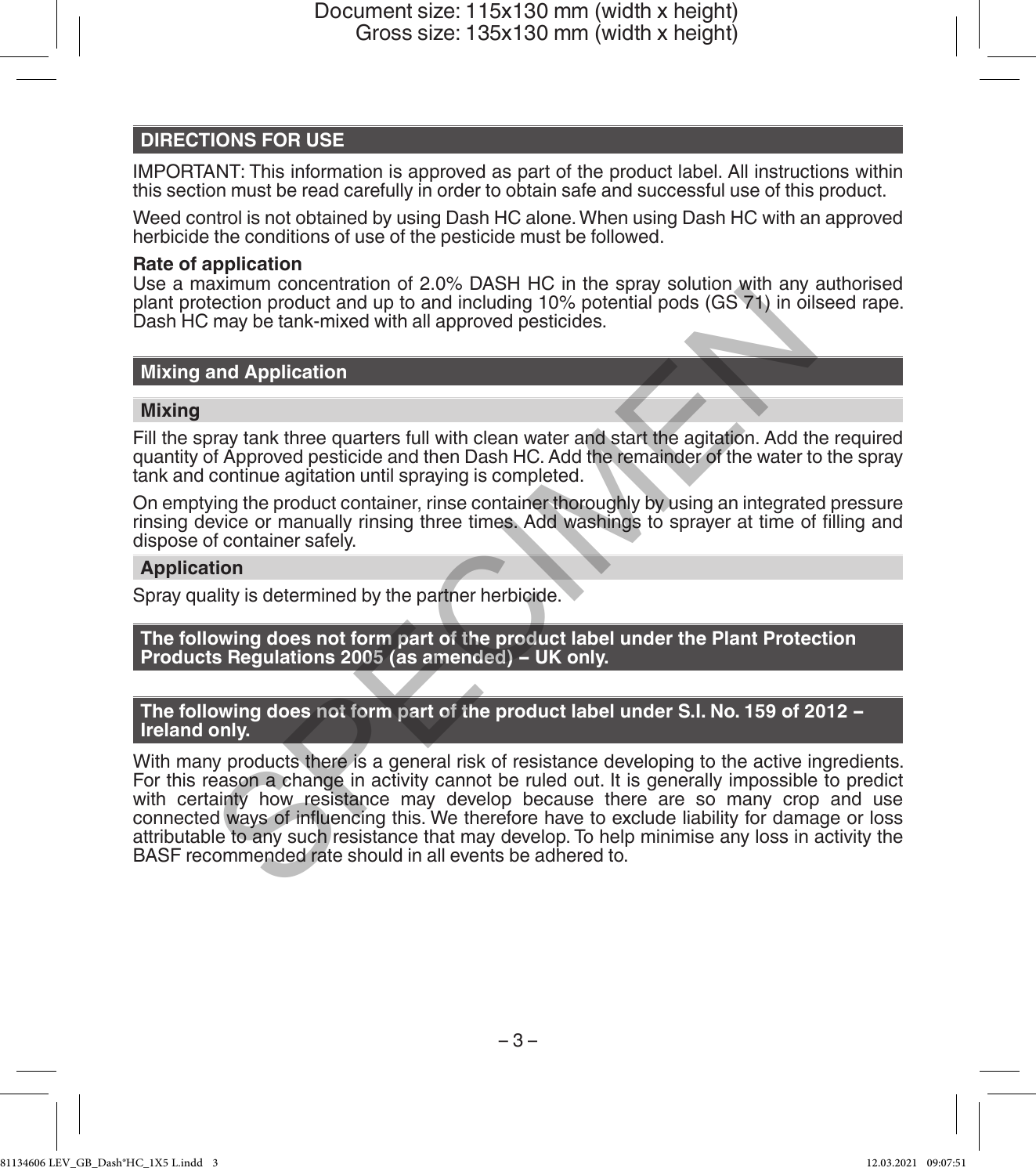Numerous, particularly regional or regionally attributable, factors can influence the activity of the product. Examples include weather and soil conditions, crop plant varieties, crop rotation, treatment times, application amounts, admixture with other products, appearance of organisms resistant to active ingredients and spraying techniques. Under particular conditions a change in activity or damage to plants cannot be ruled out. The manufacturer or supplier is therefore unable to accept any liability in such circumstances. All goods supplied by us are of high grade and we believe them to be suitable, but as we cannot exercise control over their mixing or use or the weather conditions during and after application, which may affect the performance of the material, all conditions and warranties, statutory or otherwise, as to the quality or fitness for any purpose of our goods are excluded and no responsibility will be accepted by us for any damage or injury whatsoever arising from their storage, handling, application or use; but nothing should be deemed to exclude or restrict any liability upon us which cannot be excluded or restricted under the provisions of the Unfair Contract Terms Act 1977 or any similar applicable law. mance of the miatenta, an containing same and warrantees of the miastary state of the miastary and the second of the second of the second of the second of the second of the second of the second of the second of the second

## **Section 6 of the Health and Safety at Work Act (UK only)**

### **Additional Product Safety Information**

The product label provides information on a specific use of the product; do not use otherwise, unless you have assessed any potential hazard involved, the safety measures required and that the particular use has "off-label" approval or is otherwise permitted under the Plant Protection Products Regulations 2011.

The information on this label is based on the best available information including data from test results.

### **UK Safety Data Sheet**

To access the Safety Data Sheet for this product scan the QR code or use the weblink below:



agricentre.basf.co.uk/Dash-HC/MSDS

Alternatively, contact your supplier.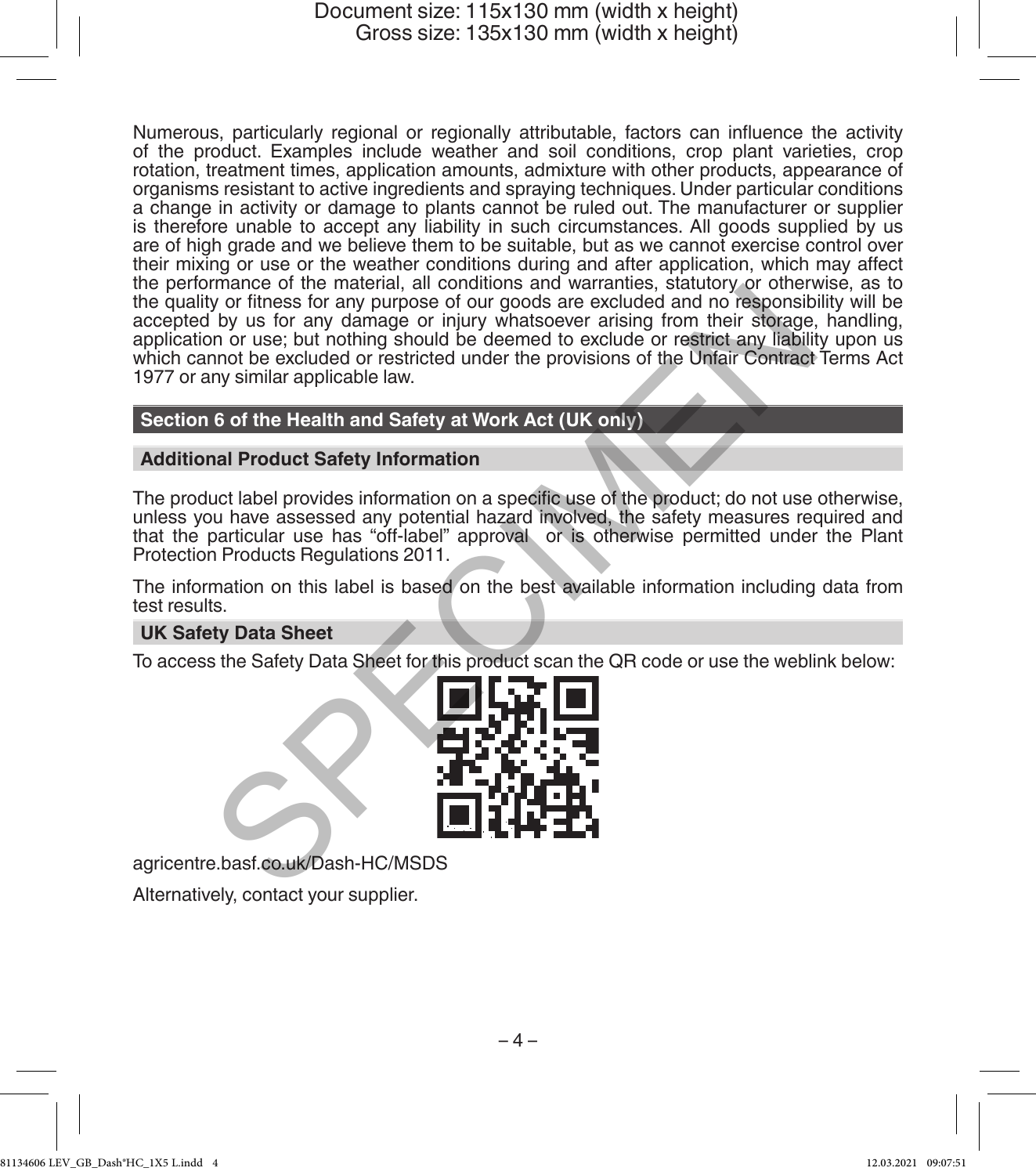# **Ireland Safety Data Sheet**

To access the Safety Data Sheet for this product scan the QR code or use the weblink below:



agricentre.basf.ie/Dash-HC-IE/MSDS

Alternatively, contact your supplier.